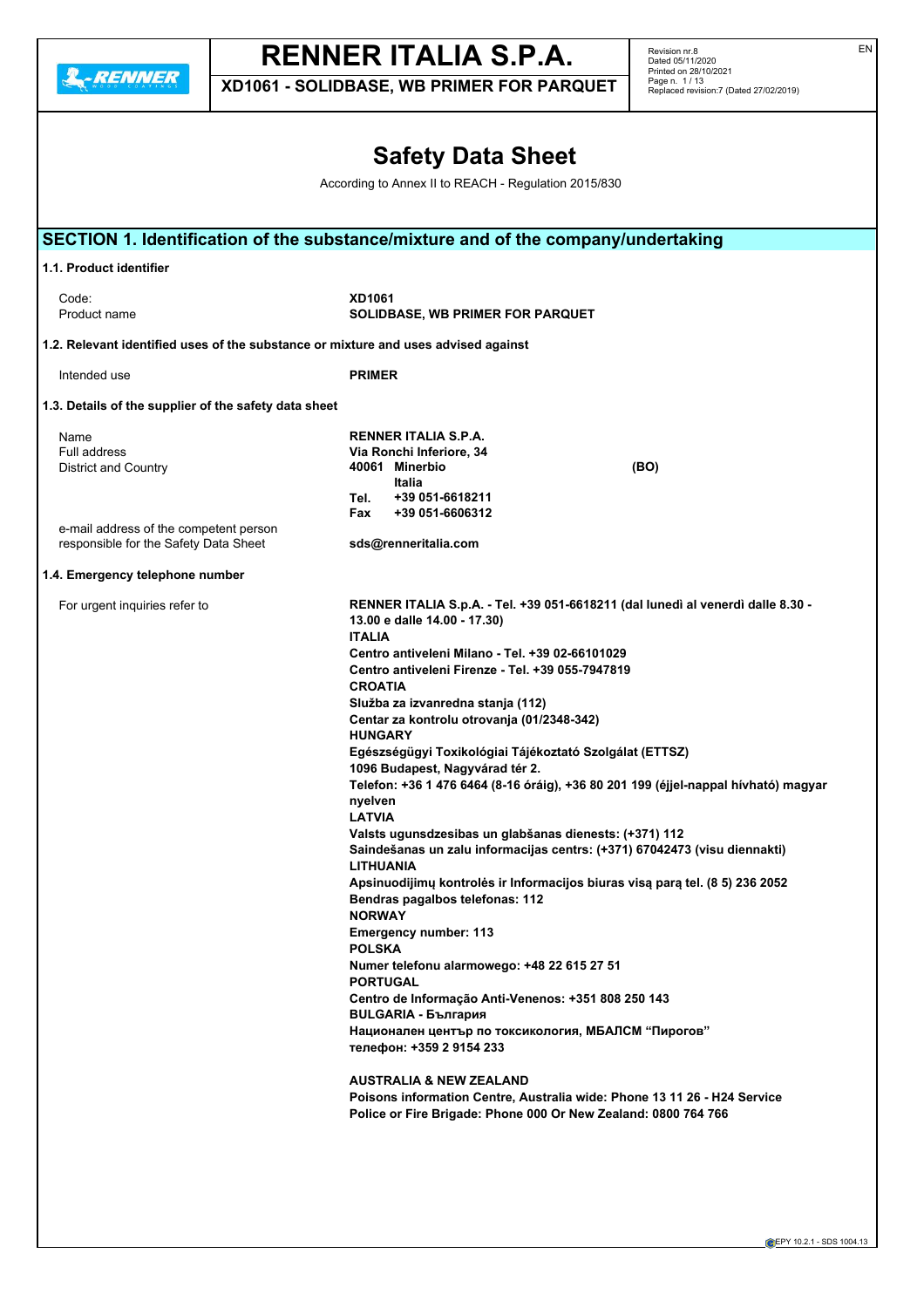

**XD1061 - SOLIDBASE, WB PRIMER FOR PARQUET**

## **SECTION 2. Hazards identification**

#### **2.1. Classification of the substance or mixture**

The product is not classified as hazardous pursuant to the provisions set forth in EC Regulation 1272/2008 (CLP). However, since the product contains hazardous substances in concentrations such as to be declared in section no. 3, it requires a safety data sheet with appropriate information, compliant to (EU) Regulation 2015/830.

Hazard classification and indication:

## **2.2. Label elements**

Hazard labelling pursuant to EC Regulation 1272/2008 (CLP) and subsequent amendments and supplements.

Hazard pictograms: --Signal words: Hazard statements:<br>EUH210 **EUH210** Safety data sheet available on request.<br>**EUH208** Contains: Mixture of: 5-chlore **EUH208** Contains: Mixture of: 5-chloro-2-methyl-2h-isothiazol-3-one and 2-methyl-2h-isothiazol-3-one methyl- 2H- isothiazol- 3-one (3:1) May produce an allergic reaction. Precautionary statements: **P102** Keep out of reach of children.<br>**P101** If medical advice is needed, h If medical advice is needed, have product container or label at hand.

| VOC (Directive 2004/42/EC) :                                  |        |  |
|---------------------------------------------------------------|--------|--|
| Two - pack performance coatings.                              |        |  |
| VOC given in g/litre of product in a ready-to-use condition : | 34.80  |  |
| Limit voluo:                                                  | 110.00 |  |

Limit value: 140,00 - Catalysed with : 10,00 % HARDENER FOR WATERBORNE COATINGS

#### **2.3. Other hazards**

On the basis of available data, the product does not contain any PBT or vPvB in percentage ≥ than 0,1%.

### **SECTION 3. Composition/information on ingredients**

#### **3.2. Mixtures**

Contains:

| Identification      | $x =$ Conc. %                 | Classification 1272/2008 (CLP)        |
|---------------------|-------------------------------|---------------------------------------|
|                     | 2-(2-BUTOXYETHOXY)ETHANOL     |                                       |
| CAS                 | 112-34-5<br>$1.5 \le x \le 2$ | <b>Eye Irrit. 2 H319</b>              |
| EC.                 | 203-961-6                     |                                       |
| <b>INDEX</b>        | 603-096-00-8                  |                                       |
| Reg. no.            | 01-2119475104-44-XXXX         |                                       |
| 3-BUTOXY-2-PROPANOL |                               |                                       |
| CAS                 | $5131 - 66 - 8$ $1 \le x < 2$ | Eye Irrit. 2 H319, Skin Irrit. 2 H315 |
| EC                  | 225-878-4                     |                                       |
| <b>INDFX</b>        | 603-052-00-8                  |                                       |
| Reg. no.            | 01-2119475527-28-XXXX         |                                       |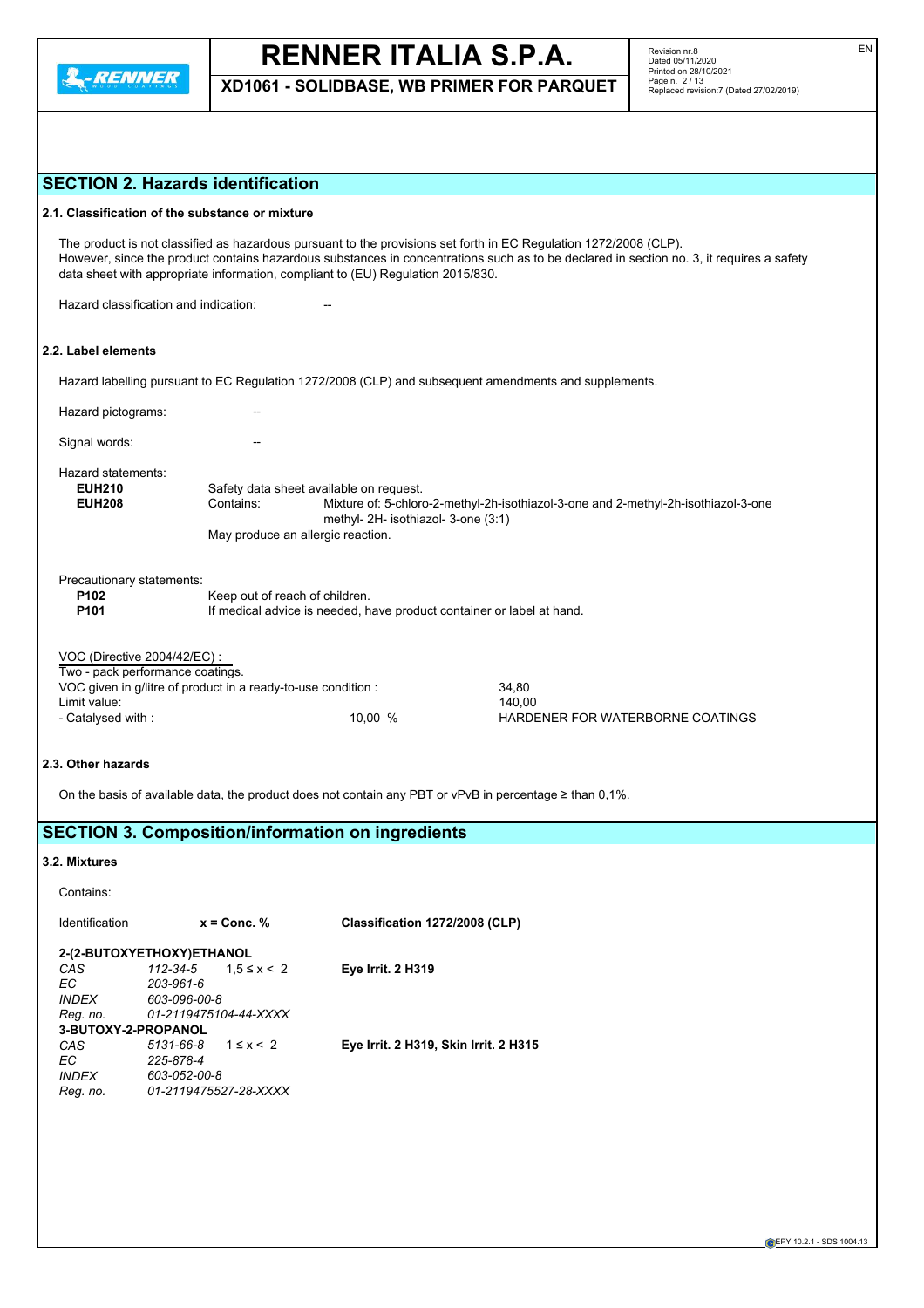

**XD1061 - SOLIDBASE, WB PRIMER FOR PARQUET**

#### **SECTION 3. Composition/information on ingredients** ... / >>

**Mixture of: 5-chloro-2-methyl-2h-isothiazol-3-one and 2-methyl-2h-isothiazol-3-onemethyl- 2H- isothiazol- 3-one (3:1)**

*CAS 55965-84-9* 0 ≤ x < 0,0015 **Acute Tox. 2 H310, Acute Tox. 2 H330, Acute Tox. 3 H301, Skin Corr. 1B H314, Eye Dam. 1 H318, Skin Sens. 1 H317, Aquatic Acute 1 H400 M=100, Aquatic Chronic 1 H410 M=10** *EC INDEX 613-167-00-5 Reg. no. 01-2120764691-48-xxxx*

The full wording of hazard (H) phrases is given in section 16 of the sheet.

### **SECTION 4. First aid measures**

#### **4.1. Description of first aid measures**

EYES: Remove contact lenses, if present. Wash immediately with plenty of water for at least 30-60 minutes, opening the eyelids fully. Get medical advice/attention.

SKIN: Remove contaminated clothing. Rinse skin with a shower immediately. Get medical advice/attention.

INGESTION: Have the subject drink as much water as possible. Get medical advice/attention. Do not induce vomiting unless explicitly authorised by a doctor.

INHALATION: Get medical advice/attention immediately. Remove victim to fresh air, away from the accident scene. If the subject stops breathing, administer artificial respiration. Take suitable precautions for rescue workers.

#### **4.2. Most important symptoms and effects, both acute and delayed**

Specific information on symptoms and effects caused by the product are unknown.

#### **4.3. Indication of any immediate medical attention and special treatment needed**

Information not available

### **SECTION 5. Firefighting measures**

#### **5.1. Extinguishing media**

SUITABLE EXTINGUISHING EQUIPMENT The extinguishing equipment should be of the conventional kind: carbon dioxide, foam, powder and water spray. UNSUITABLE EXTINGUISHING EQUIPMENT None in particular.

#### **5.2. Special hazards arising from the substance or mixture**

HAZARDS CAUSED BY EXPOSURE IN THE EVENT OF FIRE Do not breathe combustion products.

#### **5.3. Advice for firefighters**

GENERAL INFORMATION

Use jets of water to cool the containers to prevent product decomposition and the development of substances potentially hazardous for health. Always wear full fire prevention gear. Collect extinguishing water to prevent it from draining into the sewer system. Dispose of contaminated water used for extinction and the remains of the fire according to applicable regulations. SPECIAL PROTECTIVE EQUIPMENT FOR FIRE-FIGHTERS

Normal fire fighting clothing i.e. fire kit (BS EN 469), gloves (BS EN 659) and boots (HO specification A29 and A30) in combination with

self-contained open circuit positive pressure compressed air breathing apparatus (BS EN 137).

## **SECTION 6. Accidental release measures**

#### **6.1. Personal precautions, protective equipment and emergency procedures**

Block the leakage if there is no hazard.

Wear suitable protective equipment (including personal protective equipment referred to under Section 8 of the safety data sheet) to prevent any contamination of skin, eyes and personal clothing. These indications apply for both processing staff and those involved in emergency procedures.

#### **6.2. Environmental precautions**

The product must not penetrate into the sewer system or come into contact with surface water or ground water.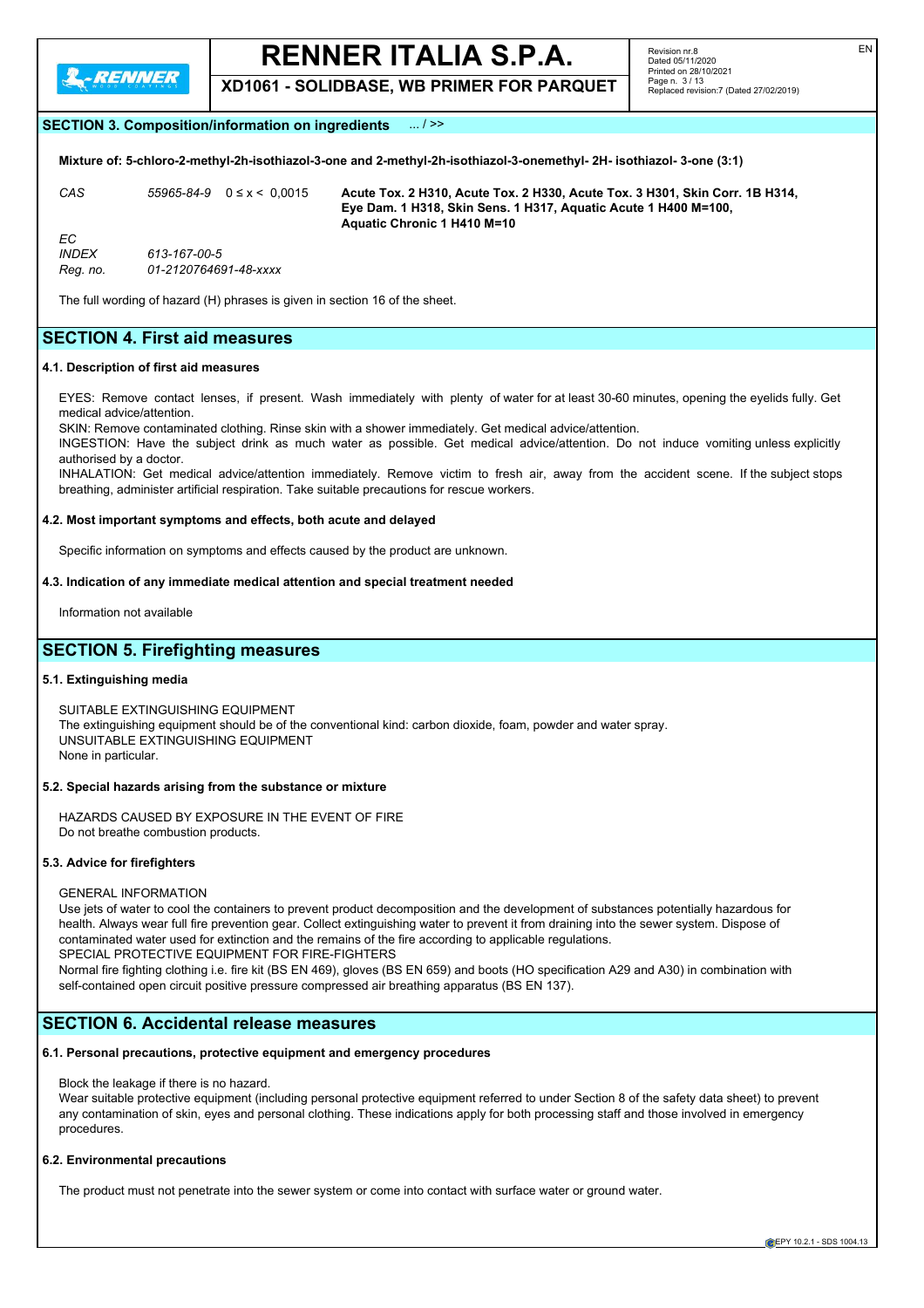

**XD1061 - SOLIDBASE, WB PRIMER FOR PARQUET**

#### **SECTION 6. Accidental release measures** ... / >>

#### **6.3. Methods and material for containment and cleaning up**

Collect the leaked product into a suitable container. Evaluate the compatibility of the container to be used, by checking section 10. Absorb the remainder with inert absorbent material.

Make sure the leakage site is well aired. Contaminated material should be disposed of in compliance with the provisions set forth in point 13.

#### **6.4. Reference to other sections**

Any information on personal protection and disposal is given in sections 8 and 13.

## **SECTION 7. Handling and storage**

#### **7.1. Precautions for safe handling**

Keep away from heat, sparks and naked flames; do not smoke or use matches or lighters. Without adequate ventilation, vapours may accumulate at ground level and, if ignited, catch fire even at a distance, with the danger of backfire. Avoid bunching of electrostatic charges. Do not eat, drink or smoke during use. Remove any contaminated clothes and personal protective equipment before entering places in which people eat. Avoid leakage of the product into the environment.

#### **7.2. Conditions for safe storage, including any incompatibilities**

Store only in the original container. Store in a cool and well ventilated place, keep far away from sources of heat, naked flames and sparks and other sources of ignition. Keep containers away from any incompatible materials, see section 10 for details.

#### **7.3. Specific end use(s)**

Information not available

#### **SECTION 8. Exposure controls/personal protection**

#### **8.1. Control parameters**

Regulatory References:

| <b>BGR</b> | България        | МИНИСТЕРСТВО НА ТРУДА И СОЦИАЛНАТА ПОЛИТИКА МИНИСТЕРСТВО НА<br>ЗДРАВЕОПАЗВАНЕТО НАРЕДБА No 13 от 30 декември 2003 г (4 Септември 2018г)                                            |
|------------|-----------------|------------------------------------------------------------------------------------------------------------------------------------------------------------------------------------|
| <b>CZE</b> | Česká Republika | Nařízení vlády č. 246/2018 Sb. Nařízení vlády, kterým se mění nařízení vlády č. 361/2007 Sb.,<br>kterým se stanoví podmínky ochrany zdraví při práci, ve znění pozdějších předpisů |
| <b>DEU</b> | Deutschland     | TRGS 900 - Seite 1 von 69 (Fassung 29.03.2019)- Liste der Arbeitsplatzgrenzwerte und<br>Kurzzeitwerte                                                                              |
| <b>ESP</b> | España          | LÍMITES DE EXPOSICIÓN PROFESIONAL PARA AGENTES QUÍMICOS EN ESPAÑA 2019<br>(INSST)                                                                                                  |
| <b>FRA</b> | France          | Valeurs limites d'exposition professionnelle aux agents chimiques en France. ED 984 - INRS                                                                                         |
| <b>GRC</b> | Ελλάδα          | ΕΦΗΜΕΡΙΔΑ ΤΗΣ ΚΥΒΕΡΝΗΣΕΩΣ - ΤΕΥΧΟΣ ΠΡΩΤΟ Αρ. Φύλλου 152 - 21 Αυγούστου 2018                                                                                                        |
| <b>HUN</b> | Magyarország    | A pénzügyminiszter 7/2018. (VIII. 29.) PM rendelete a munkahelyek kémiai biztonságáról szóló                                                                                       |
|            |                 | 25/2000. (IX. 30.) EüM-SZCSM együ, TTes rendelet módosításáról.                                                                                                                    |
| <b>HRV</b> | Hrvatska        | Pravilnik o zaštiti radnika od izloženosti opasnim kemikalijama na radu, graničnim vrijednostima<br>izloženosti i biološkim graničnim vrijednostima (NN 91/18)                     |
| <b>ITA</b> | Italia          | Decreto Legislativo 9 Aprile 2008, n.81                                                                                                                                            |
| LTU        | Lietuva         | LIETUVOS HIGIENOS NORMA HN 23:2011 "CHEMINIŲ MEDŽIAGŲ PROFESINIO POVEIKIO                                                                                                          |
|            |                 | RIBINIAI DYDŽIAI. MATAVIMO IR POVEIKIO VERTINIMO BENDRIEJI REIKALAVIMAI. Nr.<br>V-695/A1-272, 2018-06-12, paskelbta TAR 2018-06-15, i. k. 2018-09988                               |
| <b>LVA</b> | Latvija         | Kīmisko vielu aroda ekspozīcijas robežvērtības (AER) darba vides gaisā 2018                                                                                                        |
| <b>NOR</b> | Norge           | Fastsatt av Arbeids- og sosialdepartementet 21. august 2018 med hjemmel i lov 17. juni 2005 nr.                                                                                    |
|            |                 | 62 om arbeidsmiljø, arbeidstid, stillingsvern mv. (arbeidsmiljøloven) § 1-3, § 1-4 og § 4-5                                                                                        |
| <b>NLD</b> | Nederland       | Regeling van de Staatssecretaris van Sociale Zaken en Werkgelegenheid van 13 juli 2018,                                                                                            |
|            |                 | 2018-0000118517 tot wijziging van de Arbeidsomstandighedenregeling in verband met de<br>implementatie van Richtlijn 2017/164 in Bijlage XIII                                       |
| <b>PRT</b> | Portugal        | Ministério da Economia e do Emprego Consolida as prescrições mínimas em matéria de                                                                                                 |
|            |                 | protecção dos trabalhadores contra os riscos para a segurança e a saúde devido à exposição a                                                                                       |
|            |                 | agentes químicos no trabalho - Diário da República, 1.ª série - N.º 111 - 11 de junho de 2018                                                                                      |
| POL        | Polska          | ROZPORZĄDZENIE MINISTRA RODZINY, PRACY I POLITYKI SPOŁECZNEJ z dnia 12                                                                                                             |
|            |                 | czerwca 2018 r                                                                                                                                                                     |
| <b>ROU</b> | România         | HOTĂRÂRE nr. 584 din 2 august 2018 pentru modificarea Hotărârii Guvernului nr. 1.218/2006                                                                                          |
|            |                 | privind stabilirea cerințelor minime de securitate și sănătate în muncă pentru asigurarea protecției                                                                               |
|            |                 | lucrătorilor împotriva riscurilor legate de prezența agenților chimici                                                                                                             |
| <b>SVK</b> | Slovensko       | Nariadenie vlády č. 33/2018 Z. z. Nariadenie vlády Slovenskej republiky, ktorým sa mení a dopĺňa                                                                                   |
|            |                 | nariadenie vlády Slovenskej republiky č. 355/2006 Z. z. o ochrane zamestnancov pred rizikami                                                                                       |
|            |                 |                                                                                                                                                                                    |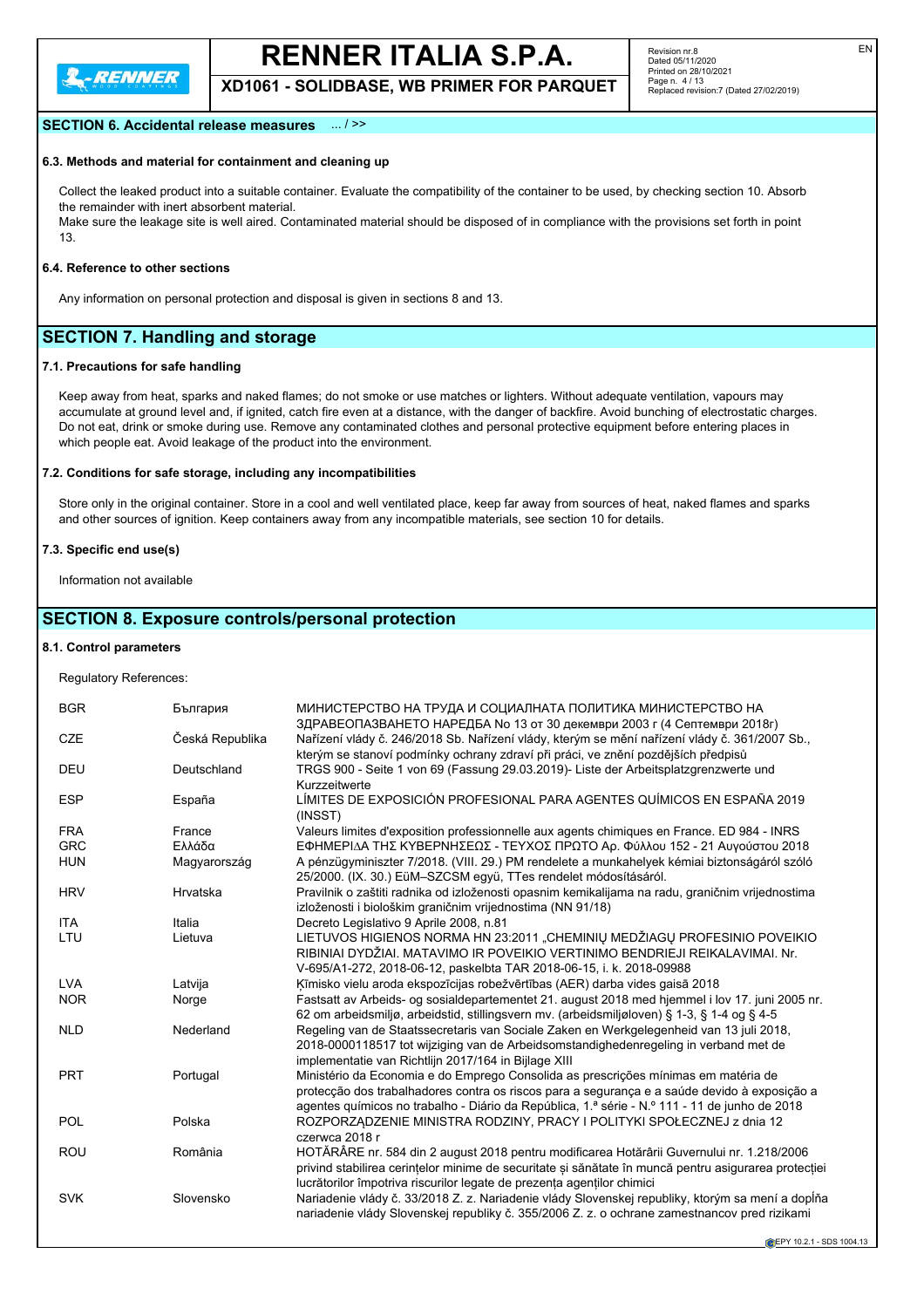**XD1061 - SOLIDBASE, WB PRIMER FOR PARQUET**

Revision nr.8<br>Dated 05/11/2020<br>Printed on 28/10/2021<br>Page n. 5 / 13<br>Replaced revision:7 (Dated 27/02/2019)

### **SECTION 8. Exposure controls/personal protection** ... / >>

|            |                  | súvisiacimi s expozíciou chemickým faktorom pri práci v znení neskorších predpisov              |
|------------|------------------|-------------------------------------------------------------------------------------------------|
| <b>SVN</b> | Slovenija        | Uradni list Republike Slovenije 20.12.2019 - Uradnem listu RS št. 78/19 - PRAVILNIK o varovanju |
|            |                  | delavcev pred tveganji zaradi izpostavljenosti kemičnim snovem pri delu                         |
| TUR        | Türkive          | 12.08.2013 Tarihli, 28733 Sayılı, Kimyasal Maddelerle Çalışmalarda Sağlık ve Güvenlik Önlemleri |
|            |                  | Hakkında Yönetmelik                                                                             |
| <b>GBR</b> | United Kingdom   | EH40/2005 Workplace exposure limits (Third edition, published 2018)                             |
| EU         | OEL EU           | Directive (EU) 2019/1831; Directive (EU) 2019/130; Directive (EU) 2019/983; Directive (EU)      |
|            |                  | 2017/2398; Directive (EU) 2017/164; Directive 2009/161/EU; Directive 2006/15/EC; Directive      |
|            |                  | 2004/37/EC; Directive 2000/39/EC; Directive 98/24/EC; Directive 91/322/EEC.                     |
|            | <b>TLV-ACGIH</b> | <b>ACGIH 2020</b>                                                                               |
|            |                  |                                                                                                 |

### **2-(2-BUTOXYETHOXY)ETHANOL**

| <b>Threshold Limit Value</b><br><b>Type</b>           | Country    | TWA/8h               |           | STEL/15min        |                         | Remarks / Observations |                |            |          |
|-------------------------------------------------------|------------|----------------------|-----------|-------------------|-------------------------|------------------------|----------------|------------|----------|
|                                                       |            | mg/m3                |           | mg/m3             |                         |                        |                |            |          |
| <b>TLV</b>                                            | <b>BGR</b> | 67,5                 | ppm<br>10 | 101,2             | ppm<br>15               |                        |                |            |          |
| <b>TLV</b>                                            | <b>CZE</b> | 70                   | 10,36     | 100               | 14,8                    |                        |                |            |          |
| <b>AGW</b>                                            | DEU        | 67                   | 10        |                   |                         |                        | <b>Hinweis</b> |            |          |
| <b>MAK</b>                                            | <b>DEU</b> | 67                   | 10        | 100,5(C)<br>100,5 | 15 <sub>(C)</sub><br>15 |                        | <b>Hinweis</b> |            |          |
|                                                       |            |                      |           |                   |                         |                        |                |            |          |
| <b>VLA</b>                                            | <b>ESP</b> | 67,5                 | 10        | 101,2             | 15                      |                        |                |            |          |
| <b>VLEP</b>                                           | <b>FRA</b> | 68                   | 10        | 101,2             | 15                      |                        |                |            |          |
| <b>TLV</b>                                            | <b>GRC</b> | 67,5                 | 10        | 101,2             | 15                      |                        |                |            |          |
| <b>AK</b>                                             | <b>HUN</b> | 67,5                 |           | 101,2             |                         |                        |                |            |          |
| <b>GVI/KGVI</b>                                       | <b>HRV</b> | 67,5                 | 10        | 101,2             | 15                      |                        |                |            |          |
| <b>VLEP</b>                                           | <b>ITA</b> | 67,5                 | 10        | 101,2             | 15                      |                        |                |            |          |
| <b>RD</b>                                             | LTU        | 67,5                 | 10        | 101,2             | 15                      |                        |                |            |          |
| <b>RV</b>                                             | <b>LVA</b> | 67,5                 | 10        | 101,2             | 15                      |                        |                |            |          |
| <b>TLV</b>                                            | <b>NOR</b> | 68                   | 10        |                   |                         |                        |                |            |          |
| <b>TGG</b>                                            | <b>NLD</b> | 50                   |           | 100               |                         | <b>SKIN</b>            |                |            |          |
| <b>VLE</b>                                            | <b>PRT</b> | 67,5                 | 10        | 101,2             | 15                      |                        |                |            |          |
| NDS/NDSCh                                             | POL        | 67                   |           | 100               |                         |                        |                |            |          |
| <b>TLV</b>                                            | ROU        | 67,5                 | 10        | 101.2             | 15                      |                        |                |            |          |
| <b>NPEL</b>                                           | <b>SVK</b> | 67,5                 | 10        | 101,2             | 15                      |                        |                |            |          |
| <b>MV</b>                                             | <b>SVN</b> | 67,5                 | 10        | 101.2             | 15                      |                        |                |            |          |
| <b>ESD</b>                                            | <b>TUR</b> | 67,5                 | 10        | 101,2             | 15                      |                        |                |            |          |
| WEL                                                   | <b>GBR</b> | 67,5                 | 10        | 101,2             | 15                      |                        |                |            |          |
| OEL                                                   | EU         | 67,5                 | 10        | 101,2             | 15                      |                        |                |            |          |
| <b>TLV-ACGIH</b>                                      |            | 66                   | 10        |                   |                         |                        |                |            |          |
| <b>Predicted no-effect concentration - PNEC</b>       |            |                      |           |                   |                         |                        |                |            |          |
| Normal value in fresh water                           |            |                      |           |                   |                         |                        | 1,1            | mg/l       |          |
| Normal value in marine water                          |            |                      |           |                   |                         |                        | 0,11           | mg/l       |          |
| Normal value for fresh water sediment                 |            |                      |           |                   |                         |                        | 4              | mg/kg      |          |
| Normal value for marine water sediment                |            |                      |           |                   |                         |                        | 0,4            | mg/kg      |          |
| Normal value for water, intermittent release          |            |                      |           |                   |                         |                        | 3,9            | mg/l       |          |
| Normal value of STP microorganisms                    |            |                      |           |                   |                         |                        | 200            | mg/l       |          |
| Normal value for the food chain (secondary poisoning) |            |                      |           |                   |                         |                        | 56             | mg/kg      |          |
| Normal value for the terrestrial compartment          |            |                      |           |                   |                         |                        | 0,4            | mg/kg      |          |
| Health - Derived no-effect level - DNEL / DMEL        |            |                      |           |                   |                         |                        |                |            |          |
|                                                       |            | Effects on consumers |           |                   |                         | Effects on workers     |                |            |          |
| Route of exposure                                     | Acute      |                      | Acute     | Chronic           | Chronic                 | Acute                  | Acute          | Chronic    | Chronic  |
|                                                       | local      |                      | systemic  | local             | systemic                | local                  | systemic       | local      | systemic |
| Oral                                                  |            |                      |           | <b>VND</b>        | 1,25<br>mg/kg           |                        |                |            |          |
| Inhalation                                            | 50,6       | <b>VND</b>           |           | 34                | 34                      | 101,2                  |                | 67,5       | 67,5     |
|                                                       |            | mg/m3                |           | mg/m3             | mg/m3                   | mg/m3                  |                | mg/m3      | mg/m3    |
| Skin                                                  |            |                      |           | <b>VND</b>        | 10                      |                        |                | <b>VND</b> | 20       |
|                                                       |            |                      |           |                   | mg/kg                   |                        |                |            | mg/kg    |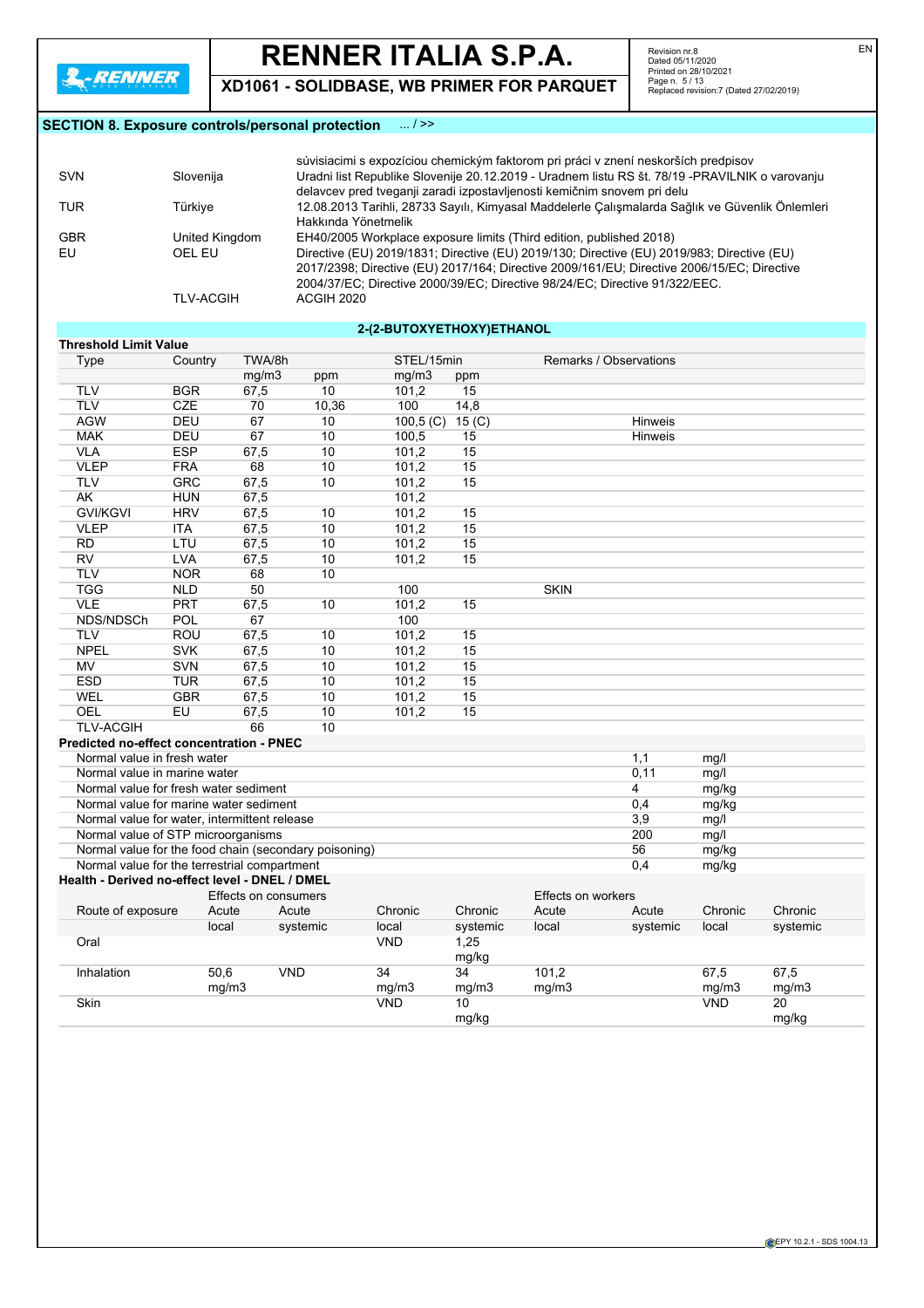

**XD1061 - SOLIDBASE, WB PRIMER FOR PARQUET**

Revision nr.8 Dated 05/11/2020 Printed on 28/10/2021 Page n. 6 / 13 Replaced revision:7 (Dated 27/02/2019)

#### **SECTION 8. Exposure controls/personal protection** ... / >>

|                                                |            |                      |          |                                                                                    | 3-BUTOXY-2-PROPANOL |                        |          |            |          |
|------------------------------------------------|------------|----------------------|----------|------------------------------------------------------------------------------------|---------------------|------------------------|----------|------------|----------|
| <b>Threshold Limit Value</b>                   |            |                      |          |                                                                                    |                     |                        |          |            |          |
| Type                                           | Country    | TWA/8h               |          | STEL/15min                                                                         |                     | Remarks / Observations |          |            |          |
|                                                |            | mg/m3                | ppm      | mg/m3                                                                              | ppm                 |                        |          |            |          |
| <b>TLV</b>                                     | CZE        | 270                  | 49,14    | 550                                                                                | 100,1               | <b>SKIN</b>            |          |            |          |
| Predicted no-effect concentration - PNEC       |            |                      |          |                                                                                    |                     |                        |          |            |          |
| Normal value in fresh water                    |            |                      |          |                                                                                    |                     |                        | 0.525    | mg/l       |          |
| Normal value in marine water                   |            |                      |          |                                                                                    |                     |                        | 0,0525   | mg/l       |          |
| Normal value for fresh water sediment          |            |                      |          |                                                                                    |                     |                        | 2,36     | mg/kg      |          |
| Normal value for marine water sediment         |            |                      |          |                                                                                    |                     |                        | 0,236    | mg/kg      |          |
| Normal value for water, intermittent release   |            |                      |          |                                                                                    |                     |                        | 5,25     | mg/l       |          |
| Normal value of STP microorganisms             |            |                      |          |                                                                                    |                     |                        | 10       | mg/l       |          |
| Normal value for the terrestrial compartment   |            |                      |          |                                                                                    |                     |                        | 0.16     | mg/kg      |          |
| Health - Derived no-effect level - DNEL / DMEL |            |                      |          |                                                                                    |                     |                        |          |            |          |
|                                                |            | Effects on consumers |          |                                                                                    |                     | Effects on workers     |          |            |          |
| Route of exposure                              | Acute      | Acute                |          | Chronic                                                                            | Chronic             | Acute                  | Acute    | Chronic    | Chronic  |
|                                                | local      |                      | systemic | local                                                                              | systemic            | local                  | systemic | local      | systemic |
| Oral                                           |            |                      |          |                                                                                    | 12,5<br>mg/kg bw/d  |                        |          |            |          |
| Inhalation                                     |            |                      |          | <b>VND</b>                                                                         | 43                  |                        |          | <b>VND</b> | 147      |
|                                                |            |                      |          |                                                                                    | mg/m3               |                        |          |            | mg/m3    |
| Skin                                           |            |                      |          |                                                                                    | 22                  |                        |          |            | 52       |
|                                                |            |                      |          |                                                                                    | mg/kg bw/d          |                        |          |            | mg/kg    |
|                                                |            |                      |          |                                                                                    |                     |                        |          |            | bw/d     |
|                                                |            |                      |          |                                                                                    |                     |                        |          |            |          |
|                                                |            |                      |          | Mixture of: 5-chloro-2-methyl-2h-isothiazol-3-one and 2-methyl-2h-isothiazol-3-one |                     |                        |          |            |          |
|                                                |            |                      |          | methyl- 2H- isothiazol- 3-one (3:1)                                                |                     |                        |          |            |          |
| <b>Threshold Limit Value</b>                   |            |                      |          |                                                                                    |                     |                        |          |            |          |
| Type                                           | Country    | TWA/8h               |          | STEL/15min                                                                         |                     | Remarks / Observations |          |            |          |
|                                                |            | mg/m3                | ppm      | mg/m3                                                                              | ppm                 |                        |          |            |          |
| <b>AGW</b>                                     | <b>DEU</b> | 0,2                  |          |                                                                                    |                     | <b>INHAL</b>           |          |            |          |
| <b>MV</b>                                      | <b>SVN</b> | 0.05                 |          |                                                                                    |                     |                        |          |            |          |

## **Predicted no-effect concentration - PNEC**

| Normal value in fresh water                    |       |                      |         |         |                    | 0,00339 | mg/l    |         |  |
|------------------------------------------------|-------|----------------------|---------|---------|--------------------|---------|---------|---------|--|
| Normal value in marine water                   |       |                      |         |         |                    | 0,00339 | mg/l    |         |  |
| Normal value for water, intermittent release   |       |                      |         |         |                    | 0.00339 | mg/l    |         |  |
| Normal value of STP microorganisms             |       |                      |         |         |                    | 0.23    | mg/l    |         |  |
| Health - Derived no-effect level - DNEL / DMEL |       |                      |         |         |                    |         |         |         |  |
|                                                |       | Effects on consumers |         |         | Effects on workers |         |         |         |  |
| Route of exposure                              | Acute | Acute                | Chronic | Chronic | Acute              | Acute   | Chronic | Chronic |  |

|            | local | systemic   | local | systemic   | local | systemic | local | systemic |
|------------|-------|------------|-------|------------|-------|----------|-------|----------|
| Oral       |       | 0.11       |       | 0.09       |       |          |       |          |
|            |       | mg/kg bw/d |       | mg/kg bw/d |       |          |       |          |
| Inhalation | 0,02  |            | 0.04  |            | 0,04  |          | 0,02  |          |
|            | ma/m3 |            | mq/m3 |            | mq/m3 |          | ma/m3 |          |

Legend:

(C) = CEILING ; INHAL = Inhalable Fraction ; RESP = Respirable Fraction ; THORA = Thoracic Fraction.

VND = hazard identified but no DNEL/PNEC available ; NEA = no exposure expected ; NPI = no hazard identified.

#### **8.2. Exposure controls**

Take the normal precautions for handling chemicals and apply an adequate standard of workplace hygiene.

Users must assess the risks in their workplace and adopt:

- Primary collective protective measures such as adequate natural ventilation and local extraction

- Personal protective equipment to manage the combination of residual risks

Personal protective equipment varies according to the possible exposure and hazardousness of the working conditions, so the final choice depends on the risk assessment.

HAND PROTECTION Use category III chemical resistant gloves according to the EN 374 standard Brief contact (splash protection) – non-exhaustive list Suitable material: NITRILE RUBBER (NBR) Glove thickness: greater than 0.4 mm Breakthrough time: from 30 to 60 minutes Breakthrough index: at least 2 The gloves must be replaced if there are signs of deterioration. In any case, users must assess the risks to determine the most suitable type

of glove for the conditions of use.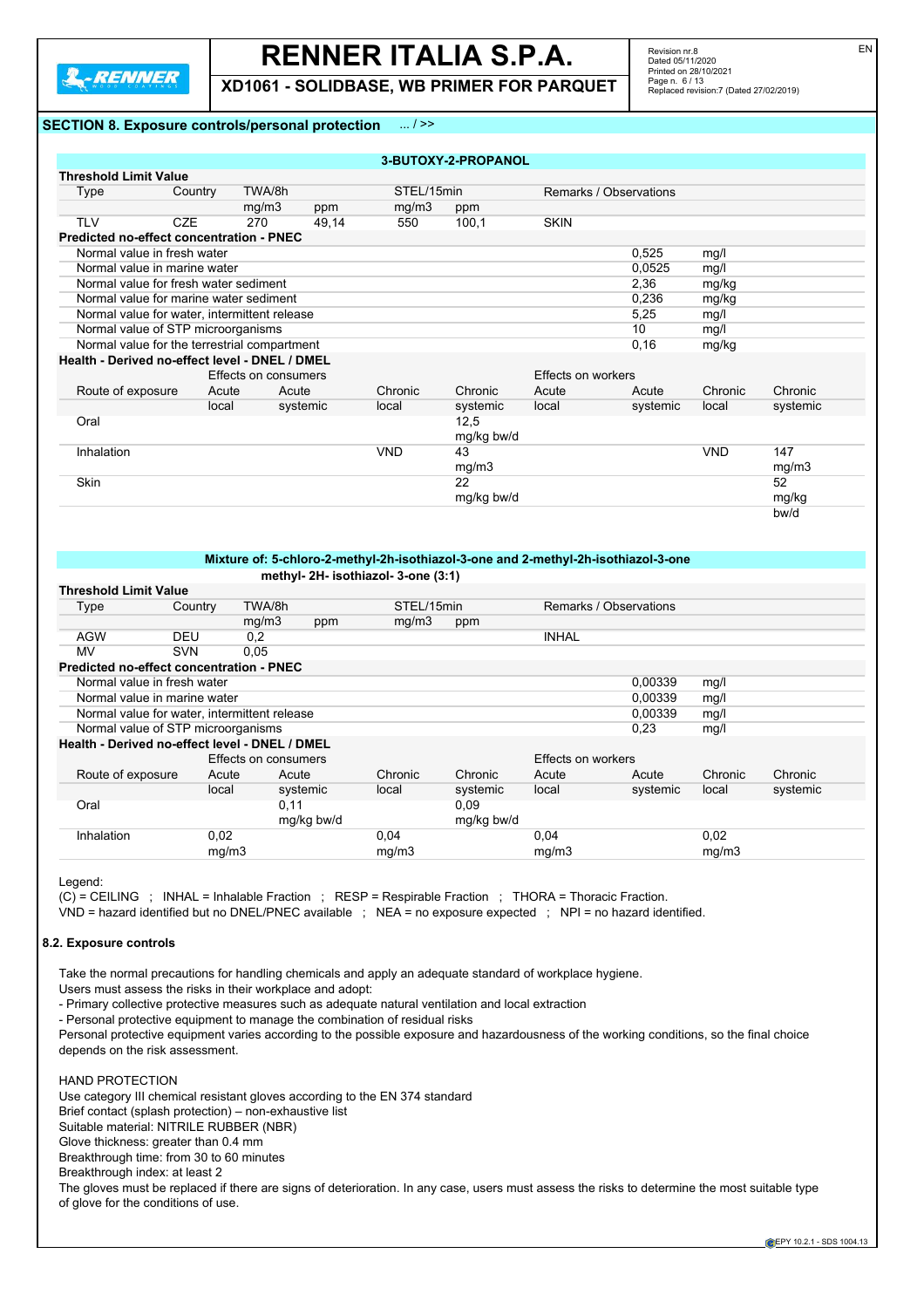

**XD1061 - SOLIDBASE, WB PRIMER FOR PARQUET**

Revision nr.8 Dated 05/11/2020 Printed on 28/10/2021 Page n. 7 / 13 Replaced revision:7 (Dated 27/02/2019)

#### **SECTION 8. Exposure controls/personal protection** ... / >>

SKIN PROTECTION Wear work clothes and safety footwear that complies with EN ISO 20344

EYE PROTECTION Wear safety glasses (EN 166).

RESPIRATORY PROTECTION Use a mask with EN140 and/or EN136 approval, with an ABEK type filter (EN 14387)

#### ENVIRONMENTAL EXPOSURE CONTROLS

The emissions generated by manufacturing processes, including those generated by ventilation equipment, should be checked to ensure compliance with environmental standards.

### **SECTION 9. Physical and chemical properties**

NOTE: Determination of the flash point may be NA (not applicable), the product being non flammable.

#### **9.1. Information on basic physical and chemical properties**

| <b>Properties</b>                            |        | Value              | <b>Information</b> |
|----------------------------------------------|--------|--------------------|--------------------|
| Appearance                                   |        | liquid             |                    |
| Colour                                       |        | white              |                    |
| Odour                                        |        | characteristic     |                    |
| Odour threshold                              |        | Not available      |                    |
| pH                                           |        | $7,0-8,5$          |                    |
| Melting point / freezing point               |        | Not available      |                    |
| Initial boiling point                        | $\geq$ | °C<br>65           |                    |
| Boiling range                                |        | Not available      |                    |
| Flash point                                  |        | Not applicable     |                    |
| <b>Evaporation Rate</b>                      |        | Not available      |                    |
| Flammability of solids and gases             |        | not applicable     |                    |
| Lower inflammability limit                   |        | Not available      |                    |
| Upper inflammability limit                   |        | Not available      |                    |
| Lower explosive limit                        |        | Not available      |                    |
| Upper explosive limit                        |        | Not available      |                    |
| Vapour pressure                              |        | Not available      |                    |
| Vapour density                               |        | Not available      |                    |
| Relative density                             |        | 1.03               |                    |
| Solubility                                   |        | soluble in water   |                    |
| Partition coefficient: n-octanol/water       |        | Not available      |                    |
| Auto-ignition temperature                    |        | Not available      |                    |
| Decomposition temperature                    |        | Not available      |                    |
| Viscosity                                    |        | Not available      |                    |
| <b>Explosive properties</b>                  |        | not applicable     |                    |
| Oxidising properties                         |        | not applicable     |                    |
| 9.2. Other information                       |        |                    |                    |
| Total solids $(250^{\circ}C / 482^{\circ}F)$ |        | 26,15 %            |                    |
| VOC (Directive 2004/42/EC):                  |        | $3,70\%$ - $38,12$ | g/litre            |
| VOC (volatile carbon) :                      |        | 1,31 %<br>$-13,49$ | a/litre            |

## **SECTION 10. Stability and reactivity**

#### **10.1. Reactivity**

There are no particular risks of reaction with other substances in normal conditions of use.

#### ETHYL ACETATE

Decomposes slowly into acetic acid and ethanol under the effect of light, air and water.

#### **10.2. Chemical stability**

EN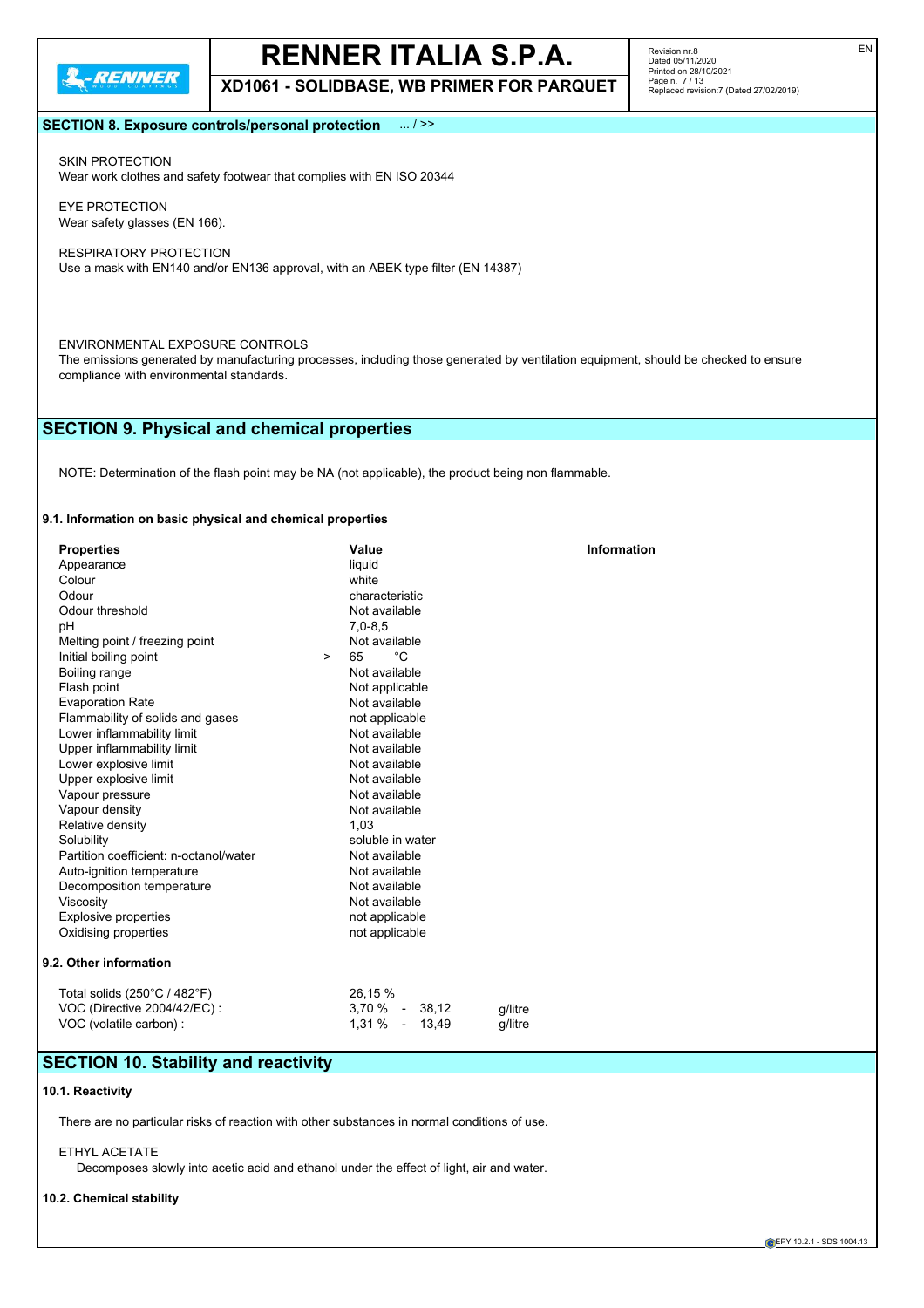

**XD1061 - SOLIDBASE, WB PRIMER FOR PARQUET**

#### **SECTION 10. Stability and reactivity** ... / >>

The product is stable in normal conditions of use and storage.

#### **10.3. Possibility of hazardous reactions**

No hazardous reactions are foreseeable in normal conditions of use and storage.

2-(2-BUTOXYETHOXY)ETHANOL

May react with: oxidising substances.May form peroxides with: oxygen.Develops hydrogen on contact with: aluminium.May form

explosive mixtures with: air.

### **10.4. Conditions to avoid**

None in particular. However the usual precautions used for chemical products should be respected.

2-(2-BUTOXYETHOXY)ETHANOL

Avoid exposure to: air.

**10.5. Incompatible materials**

#### 2-(2-BUTOXYETHOXY)ETHANOL

Incompatible with: oxidising substances,strong acids,alkaline metals.

**10.6. Hazardous decomposition products**

#### 2-(2-BUTOXYETHOXY)ETHANOL

May develop: hydrogen.

## **SECTION 11. Toxicological information**

In the absence of experimental data for the product itself, health hazards are evaluated according to the properties of the substances it contains, using the criteria specified in the applicable regulation for classification. It is therefore necessary to take into account the concentration of the individual hazardous substances indicated in section 3, to evaluate the

toxicological effects of exposure to the product.

#### **11.1. Information on toxicological effects**

Metabolism, toxicokinetics, mechanism of action and other information

Information not available

Information on likely routes of exposure

2-(2-BUTOXYETHOXY)ETHANOL WORKERS: inhalation; contact with the skin.

CYCLOHEXANE

WORKERS: inhalation; contact with the skin.

POPULATION: ingestion of contaminated food or water; inhalation of ambient air; contact with the skin of products containing the substance.

Delayed and immediate effects as well as chronic effects from short and long-term exposure

#### 2-(2-BUTOXYETHOXY)ETHANOL

May be absorbed by inhalation, ingestion and skin contact; is irritating for the skin and especially for the eyes. May cause damage to the spleen. At room temperature the danger of inhalation is unlikely, due to the low vapour pressure of the substance.

CYCLOHEXANE

Irritating for the skin and mucous membranes, and may be absorbed by the skin; nerve damage can occur at high doses and is largely due to the cyclohexanone, its metabolite.

Interactive effects

CYCLOHEXANE The substance may enhance the effects of agents such as tri-ortho-cresyl phosphate (TOCP).

#### ACUTE TOXICITY

ATE (Inhalation) of the mixture:  $> 20$  mg/l

ATE (Oral) of the mixture: Not classified (no significant component) ATE (Dermal) of the mixture:  $\blacksquare$  Not classified (no significant component)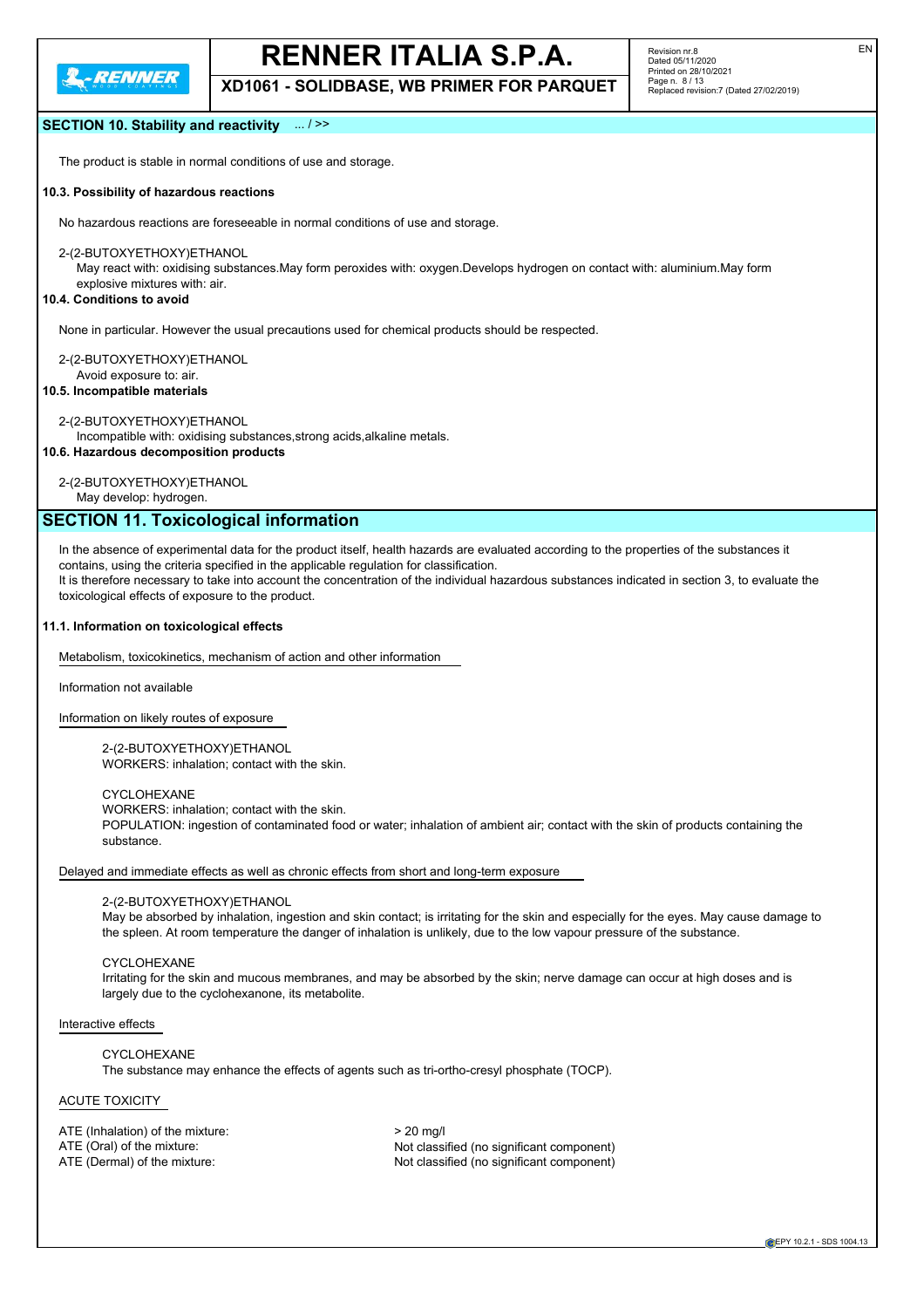

**XD1061 - SOLIDBASE, WB PRIMER FOR PARQUET**

Revision nr.8<br>Dated 05/11/2020<br>Printed on 28/10/2021<br>Page n. 9 / 13<br>Replaced revision:7 (Dated 27/02/2019)

## **SECTION 11. Toxicological information**

| SECTION 11. TOXICOlOGICAL INTORMATION 3.1.22                                                                                             |                                                                                                                                             |  |  |  |
|------------------------------------------------------------------------------------------------------------------------------------------|---------------------------------------------------------------------------------------------------------------------------------------------|--|--|--|
| 2-(2-BUTOXYETHOXY)ETHANOL<br>LD50 (Oral)                                                                                                 | 2410 mg/kg                                                                                                                                  |  |  |  |
| LD50 (Dermal)<br>3-BUTOXY-2-PROPANOL<br>LD50 (Oral)<br>LD50 (Dermal)                                                                     | 2764 mg/kg<br>3300 mg/kg<br>> 2000 mg/kg                                                                                                    |  |  |  |
| LC50 (Inhalation)                                                                                                                        | $> 3,4$ mg/l/4h                                                                                                                             |  |  |  |
| Mixture of: 5-chloro-2-methyl-2h-isothiazol-3-one and 2-methyl-2h-isothiazol-3-one<br>methyl- 2H- isothiazol- 3-one (3:1)<br>LD50 (Oral) | 66 mg/kg                                                                                                                                    |  |  |  |
| LD50 (Dermal)<br>LC50 (Inhalation)                                                                                                       | 141 mg/kg<br>0,17 mg/l/4h                                                                                                                   |  |  |  |
| <b>CALCIUM STEARATE</b><br>LD50 (Oral)                                                                                                   | > 10000 mg/kg ratto - Rat                                                                                                                   |  |  |  |
| SKIN CORROSION / IRRITATION                                                                                                              |                                                                                                                                             |  |  |  |
| Does not meet the classification criteria for this hazard class                                                                          |                                                                                                                                             |  |  |  |
| SERIOUS EYE DAMAGE / IRRITATION                                                                                                          |                                                                                                                                             |  |  |  |
| Does not meet the classification criteria for this hazard class                                                                          |                                                                                                                                             |  |  |  |
| RESPIRATORY OR SKIN SENSITISATION                                                                                                        |                                                                                                                                             |  |  |  |
| May produce an allergic reaction.                                                                                                        |                                                                                                                                             |  |  |  |
| Contains:<br>Mixture of: 5-chloro-2-methyl-2h-isothiazol-3-one and 2-methyl-2h-isothiazol-3-one<br>methyl- 2H- isothiazol- 3-one (3:1)   |                                                                                                                                             |  |  |  |
| <b>GERM CELL MUTAGENICITY</b>                                                                                                            |                                                                                                                                             |  |  |  |
| Does not meet the classification criteria for this hazard class                                                                          |                                                                                                                                             |  |  |  |
| <b>CARCINOGENICITY</b>                                                                                                                   |                                                                                                                                             |  |  |  |
| Does not meet the classification criteria for this hazard class                                                                          |                                                                                                                                             |  |  |  |
| REPRODUCTIVE TOXICITY                                                                                                                    |                                                                                                                                             |  |  |  |
| Does not meet the classification criteria for this hazard class                                                                          |                                                                                                                                             |  |  |  |
| STOT - SINGLE EXPOSURE                                                                                                                   |                                                                                                                                             |  |  |  |
| Does not meet the classification criteria for this hazard class                                                                          |                                                                                                                                             |  |  |  |
| STOT - REPEATED EXPOSURE                                                                                                                 |                                                                                                                                             |  |  |  |
| Does not meet the classification criteria for this hazard class                                                                          |                                                                                                                                             |  |  |  |
| <b>ASPIRATION HAZARD</b>                                                                                                                 |                                                                                                                                             |  |  |  |
| Does not meet the classification criteria for this hazard class                                                                          |                                                                                                                                             |  |  |  |
| <b>SECTION 12. Ecological information</b>                                                                                                |                                                                                                                                             |  |  |  |
| or contaminate soil or vegetation.                                                                                                       | Use this product according to good working practices. Avoid littering. Inform the competent authorities, should the product reach waterways |  |  |  |
| 12.1. Toxicity                                                                                                                           |                                                                                                                                             |  |  |  |
| 2-(2-BUTOXYETHOXY)ETHANOL                                                                                                                |                                                                                                                                             |  |  |  |
| LC50 - for Fish<br>EC50 - for Crustacea                                                                                                  | 1300 mg/l/96h Lepomis macrochirus<br>> 100 mg/l/48h Daphnia magna                                                                           |  |  |  |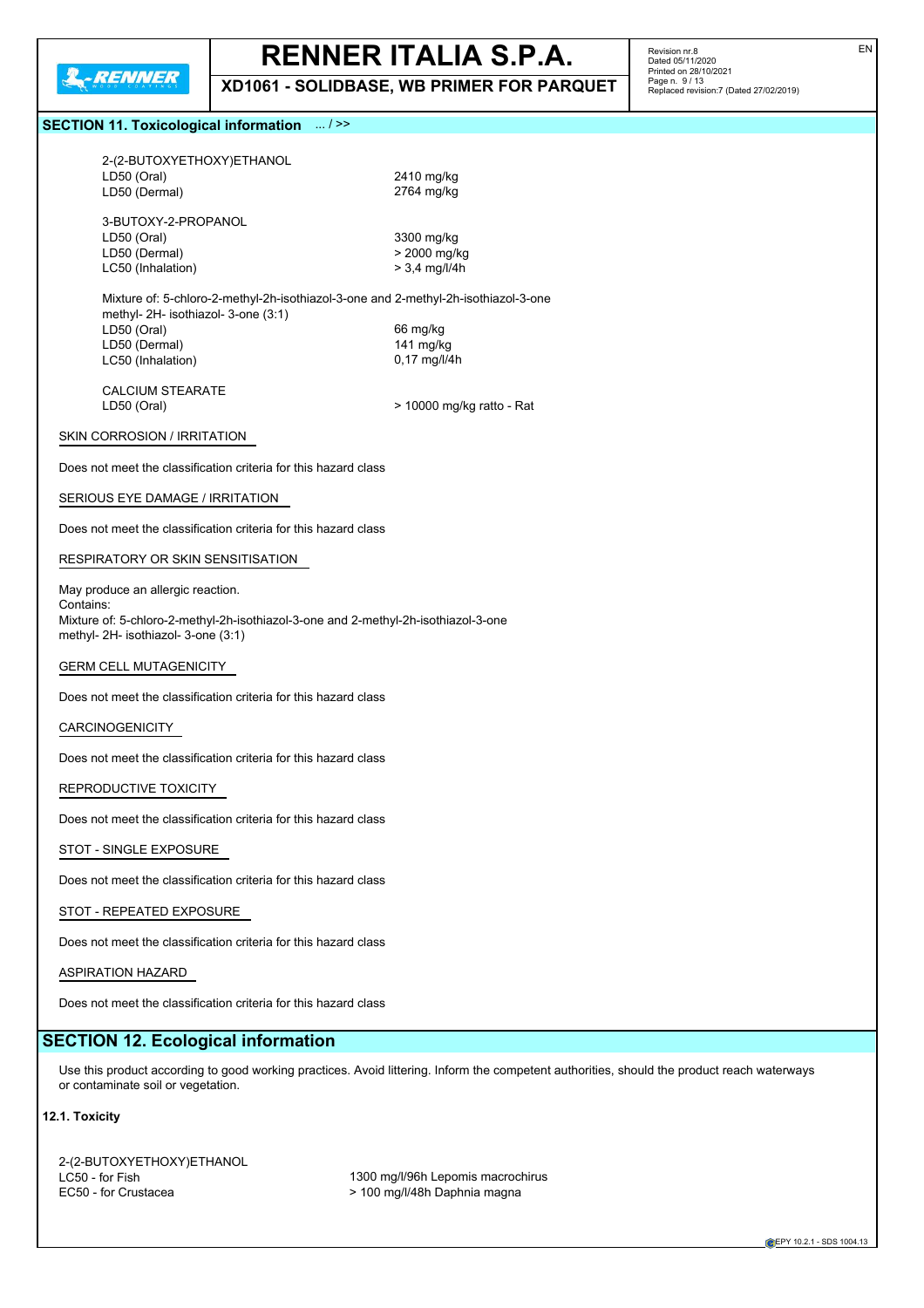

**XD1061 - SOLIDBASE, WB PRIMER FOR PARQUET**

Revision nr.8 Dated 05/11/2020 Printed on 28/10/2021 Page n. 10 / 13 Replaced revision:7 (Dated 27/02/2019)

#### **SECTION 12. Ecological information** ... / >>

| 3-BUTOXY-2-PROPANOL                                                                                                                                 |                                                                                                              |
|-----------------------------------------------------------------------------------------------------------------------------------------------------|--------------------------------------------------------------------------------------------------------------|
| LC50 - for Fish                                                                                                                                     | > 560 mg/l/96h Poecilia reticulata                                                                           |
| EC50 - for Crustacea                                                                                                                                | > 1000 mg/l/48h Daphnia magna                                                                                |
| Mixture of: 5-chloro-2-methyl-2h-isothiazol-3-one and 2-methyl-2h-isothiazol-3-one                                                                  |                                                                                                              |
| methyl- 2H- isothiazol- 3-one (3:1)                                                                                                                 |                                                                                                              |
| LC50 - for Fish                                                                                                                                     | 0,188 mg/l/96h Oncorhynchus mykiss                                                                           |
| EC50 - for Crustacea                                                                                                                                | 0.16 mg/l/48h Daphnia magna                                                                                  |
| EC50 - for Algae / Aquatic Plants                                                                                                                   | 0,0052 mg/l/72h Skeletonema costatum                                                                         |
| Chronic NOEC for Fish                                                                                                                               | 0,098 mg/l Oncorhynchus mykiss (28 d)                                                                        |
| Chronic NOEC for Crustacea                                                                                                                          | 0,004 mg/l Daphnia magna (21 d)                                                                              |
| Chronic NOEC for Algae / Aquatic Plants                                                                                                             | 0,0012 mg/l Skeletonema costatum                                                                             |
| 12.2. Persistence and degradability                                                                                                                 |                                                                                                              |
|                                                                                                                                                     |                                                                                                              |
| 2-(2-BUTOXYETHOXY)ETHANOL                                                                                                                           |                                                                                                              |
| Solubility in water                                                                                                                                 | 1000 - 10000 mg/l                                                                                            |
| Rapidly degradable                                                                                                                                  |                                                                                                              |
|                                                                                                                                                     |                                                                                                              |
| 3-BUTOXY-2-PROPANOL                                                                                                                                 |                                                                                                              |
| Solubility in water                                                                                                                                 | 52000 mg/l                                                                                                   |
| Rapidly degradable                                                                                                                                  | 98%/28d                                                                                                      |
| Mixture of: 5-chloro-2-methyl-2h-isothiazol-3-one and 2-methyl-2h-isothiazol-3-one<br>methyl- 2H- isothiazol- 3-one (3:1)<br>NOT rapidly degradable |                                                                                                              |
| 12.3. Bioaccumulative potential                                                                                                                     |                                                                                                              |
| 2-(2-BUTOXYETHOXY)ETHANOL                                                                                                                           |                                                                                                              |
| Partition coefficient: n-octanol/water                                                                                                              | 1                                                                                                            |
|                                                                                                                                                     |                                                                                                              |
| 3-BUTOXY-2-PROPANOL                                                                                                                                 |                                                                                                              |
| Partition coefficient: n-octanol/water                                                                                                              | 1,2                                                                                                          |
|                                                                                                                                                     |                                                                                                              |
| 12.4. Mobility in soil                                                                                                                              |                                                                                                              |
|                                                                                                                                                     |                                                                                                              |
| 2-(2-BUTOXYETHOXY)ETHANOL                                                                                                                           |                                                                                                              |
| Partition coefficient: soil/water                                                                                                                   | 10                                                                                                           |
|                                                                                                                                                     |                                                                                                              |
| 12.5. Results of PBT and vPvB assessment                                                                                                            |                                                                                                              |
|                                                                                                                                                     | On the basis of available data, the product does not contain any PBT or vPvB in percentage $\geq$ than 0,1%. |
|                                                                                                                                                     |                                                                                                              |

#### **12.6. Other adverse effects**

Information not available

## **SECTION 13. Disposal considerations**

#### **13.1. Waste treatment methods**

For disposal or recovery in EU countries , use the relevant waste code (EWC code) identified in the European Waste Catalogue. The producer of the waste must assign the EWC code according to the sector and type of process. Disposal must be carried out by an authorised waste management company.

After the producer of the waste has assigned the EWC code, the contaminated packaging must be sent for recovery or disposal in compliance with the European waste management regulations. Disposal must be carried out by an authorised waste management company. For waste disposal or recovery in countries outside the EU, comply with the national or local regulations in force. For disposal or recovery of contaminated packaging in countries outside the EU, comply with the national or local regulations in force. Waste transportation may be subject to regulations on transportation of hazardous goods.

EN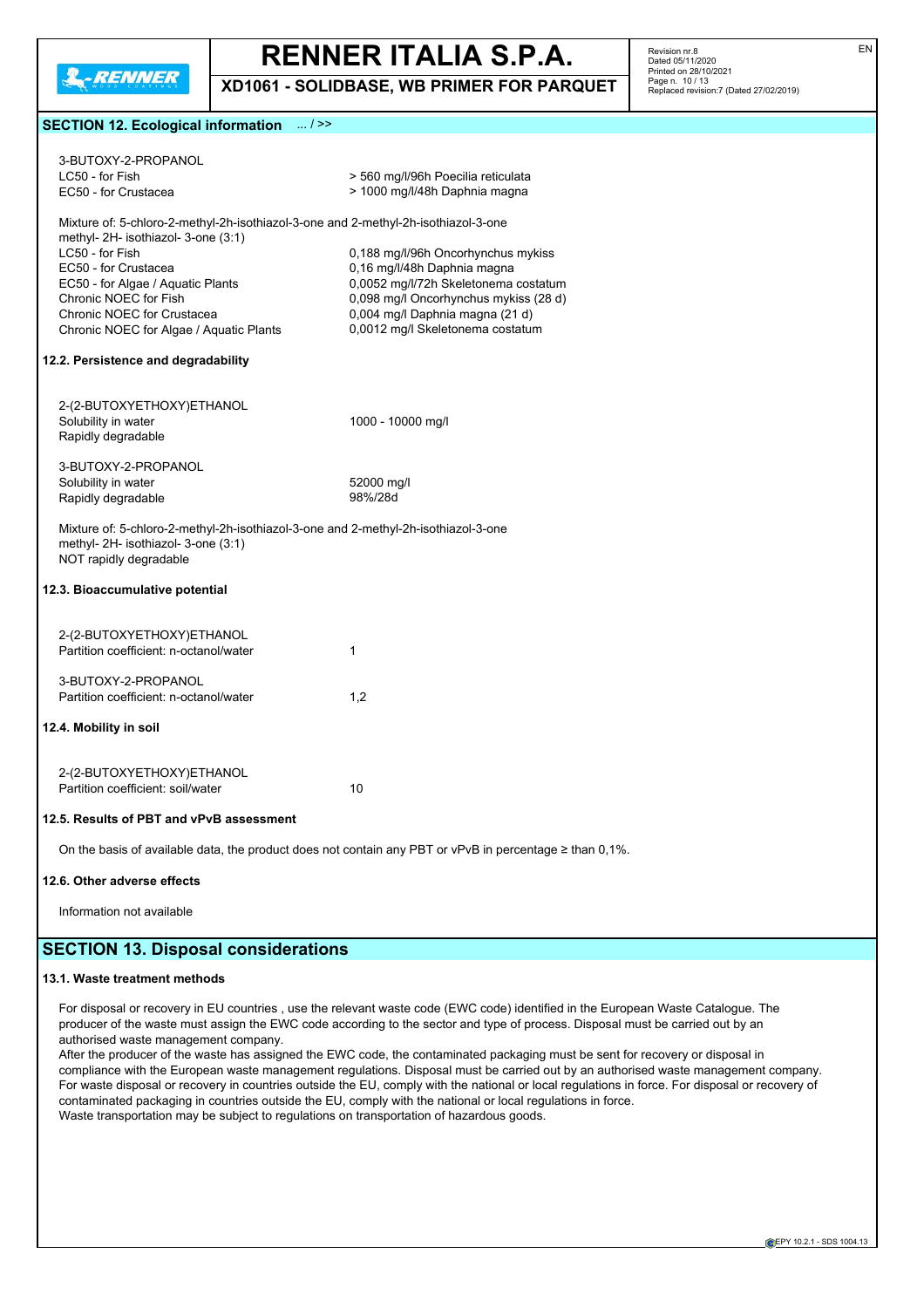

**XD1061 - SOLIDBASE, WB PRIMER FOR PARQUET**

### **SECTION 14. Transport information**

The product is not dangerous under current provisions of the Code of International Carriage of Dangerous Goods by Road (ADR) and by Rail (RID), of the International Maritime Dangerous Goods Code (IMDG), and of the International Air Transport Association (IATA) regulations.

#### **14.1. UN number**

Not applicable

#### **14.2. UN proper shipping name**

Not applicable

#### **14.3. Transport hazard class(es)**

Not applicable

#### **14.4. Packing group**

Not applicable

#### **14.5. Environmental hazards**

Not applicable

#### **14.6. Special precautions for user**

Not applicable

#### **14.7. Transport in bulk according to Annex II of Marpol and the IBC Code**

Information not relevant

## **SECTION 15. Regulatory information**

Only for uses exempt from EU DIRECTIVE 2004/42/CE.

#### **15.1. Safety, health and environmental regulations/legislation specific for the substance or mixture**

Seveso Category - Directive 2012/18/EC: None

Restrictions relating to the product or contained substances pursuant to Annex XVII to EC Regulation 1907/2006

Product Point 40

Substances in Candidate List (Art. 59 REACH) On the basis of available data, the product does not contain any SVHC in percentage  $\geq$  than 0,1%.

Substances subject to authorisation (Annex XIV REACH) None

Substances subject to exportation reporting pursuant to (EC) Reg. 649/2012:

**None** 

Substances subject to the Rotterdam Convention: **None** 

Substances subject to the Stockholm Convention: **None**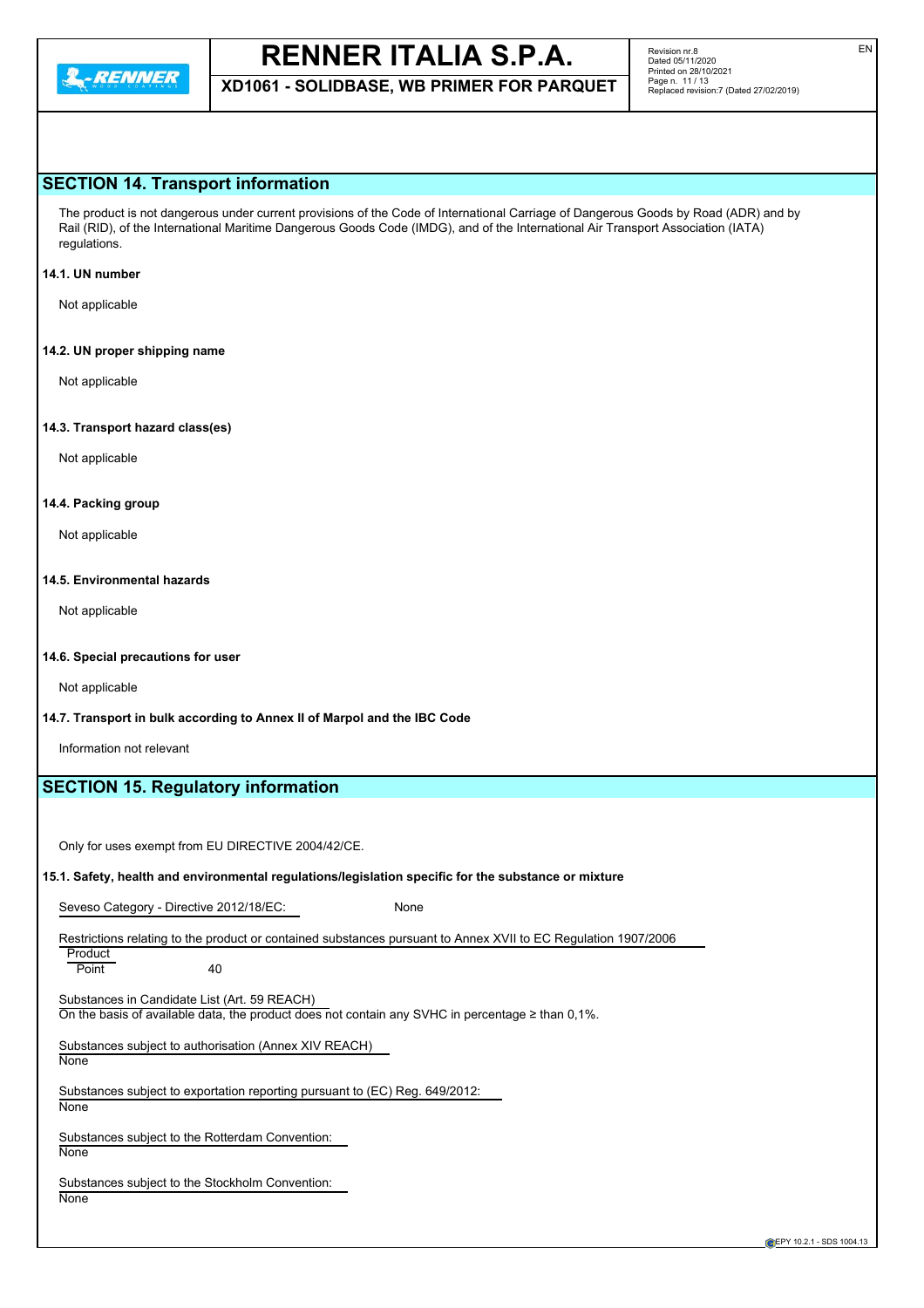

**XD1061 - SOLIDBASE, WB PRIMER FOR PARQUET**

EN

#### **SECTION 15. Regulatory information** ... / >>

Healthcare controls Information not available

VOC (Directive 2004/42/EC) : Two - pack performance coatings.

#### **15.2. Chemical safety assessment**

A chemical safety assessment has not been performed for the preparation/for the substances indicated in section 3.

## **SECTION 16. Other information**

Text of hazard (H) indications mentioned in section 2-3 of the sheet:

| Acute Tox. 2             | Acute toxicity, category 2                                         |
|--------------------------|--------------------------------------------------------------------|
| Acute Tox. 3             | Acute toxicity, category 3                                         |
| Skin Corr. 1B            | Skin corrosion, category 1B                                        |
| Eye Irrit. 2             | Eye irritation, category 2                                         |
| Skin Irrit. 2            | Skin irritation, category 2                                        |
| <b>Skin Sens. 1</b>      | Skin sensitization, category 1                                     |
| <b>Aquatic Acute 1</b>   | Hazardous to the aquatic environment, acute toxicity, category 1   |
| <b>Aquatic Chronic 1</b> | Hazardous to the aquatic environment, chronic toxicity, category 1 |
| H310                     | Fatal in contact with skin.                                        |
| H330                     | Fatal if inhaled.                                                  |
| H301                     | Toxic if swallowed.                                                |
| H314                     | Causes severe skin burns and eye damage.                           |
| H319                     | Causes serious eye irritation.                                     |
| H315                     | Causes skin irritation.                                            |
| H317                     | May cause an allergic skin reaction.                               |
| H400                     | Very toxic to aquatic life.                                        |
| H410                     | Very toxic to aquatic life with long lasting effects.              |
| <b>EUH210</b>            | Safety data sheet available on request.                            |

LEGEND:

- ADR: European Agreement concerning the carriage of Dangerous goods by Road
- CAS NUMBER: Chemical Abstract Service Number
- CE50: Effective concentration (required to induce a 50% effect)
- CE NUMBER: Identifier in ESIS (European archive of existing substances)
- CLP: EC Regulation 1272/2008
- DNEL: Derived No Effect Level
- EmS: Emergency Schedule
- GHS: Globally Harmonized System of classification and labeling of chemicals
- IATA DGR: International Air Transport Association Dangerous Goods Regulation
- IC50: Immobilization Concentration 50%
- IMDG: International Maritime Code for dangerous goods
- IMO: International Maritime Organization
- INDEX NUMBER: Identifier in Annex VI of CLP
- LC50: Lethal Concentration 50%
- LD50: Lethal dose 50%
- OEL: Occupational Exposure Level
- PBT: Persistent bioaccumulative and toxic as REACH Regulation
- PEC: Predicted environmental Concentration
- PEL: Predicted exposure level
- PNEC: Predicted no effect concentration
- REACH: EC Regulation 1907/2006
- RID: Regulation concerning the international transport of dangerous goods by train
- TLV: Threshold Limit Value
- TLV CEILING: Concentration that should not be exceeded during any time of occupational exposure.
- TWA STEL: Short-term exposure limit
- TWA: Time-weighted average exposure limit
- VOC: Volatile organic Compounds
- vPvB: Very Persistent and very Bioaccumulative as for REACH Regulation
- WGK: Water hazard classes (German).